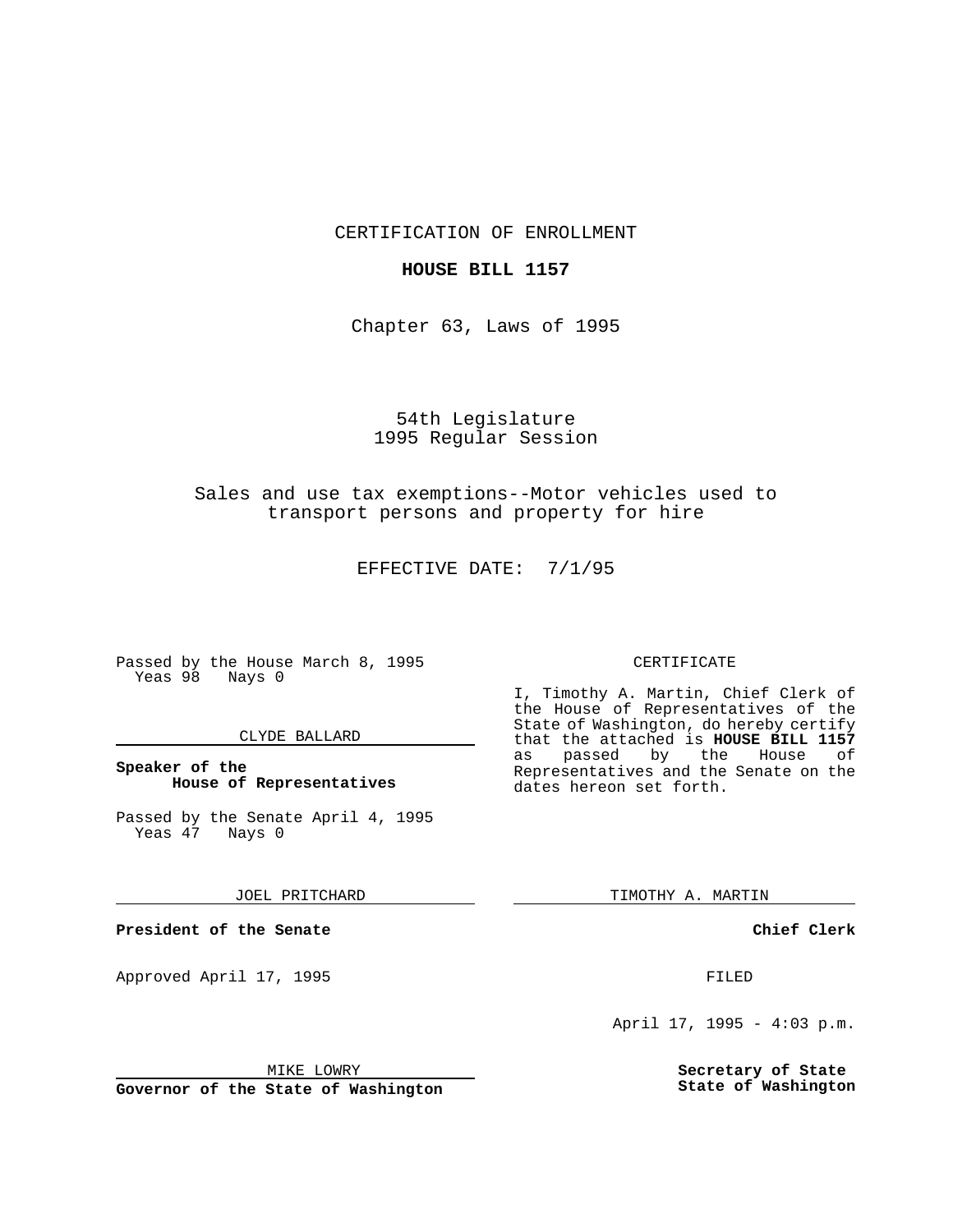# **HOUSE BILL 1157** \_\_\_\_\_\_\_\_\_\_\_\_\_\_\_\_\_\_\_\_\_\_\_\_\_\_\_\_\_\_\_\_\_\_\_\_\_\_\_\_\_\_\_\_\_\_\_

\_\_\_\_\_\_\_\_\_\_\_\_\_\_\_\_\_\_\_\_\_\_\_\_\_\_\_\_\_\_\_\_\_\_\_\_\_\_\_\_\_\_\_\_\_\_\_

Passed Legislature - 1995 Regular Session

## **State of Washington 54th Legislature 1995 Regular Session**

**By** Representatives Van Luven and Sheldon; by request of Department of Revenue

Read first time 01/16/95. Referred to Committee on Trade & Economic Development.

 AN ACT Relating to sales and use tax exemptions for motor vehicles and trailers to be used for the purpose of transporting persons or property for hire; amending RCW 82.08.0263 and 82.12.0254; providing an effective date; and declaring an emergency.

5 BE IT ENACTED BY THE LEGISLATURE OF THE STATE OF WASHINGTON:

6 **Sec. 1.** RCW 82.08.0263 and 1980 c 37 s 30 are each amended to read 7 as follows:

8 The tax levied by RCW 82.08.020 shall not apply to sales of motor 9 vehicles and trailers to be used for the purpose of transporting 10 therein persons or property for hire in interstate or foreign commerce 11 whether such use is by the owner or whether such motor vehicles and 12 trailers are leased to the user with or without drivers: PROVIDED, 13 That the purchaser or user must be the holder of a carrier permit 14 issued by the Interstate Commerce Commission ((and that the vehicles 15 will first move upon the highways of this state from the point of 16 delivery in this state to a point outside of this state under the 17 authority of a one-transit permit issued by the director of licensing 18 pursuant to the provisions of RCW 46.16.160)).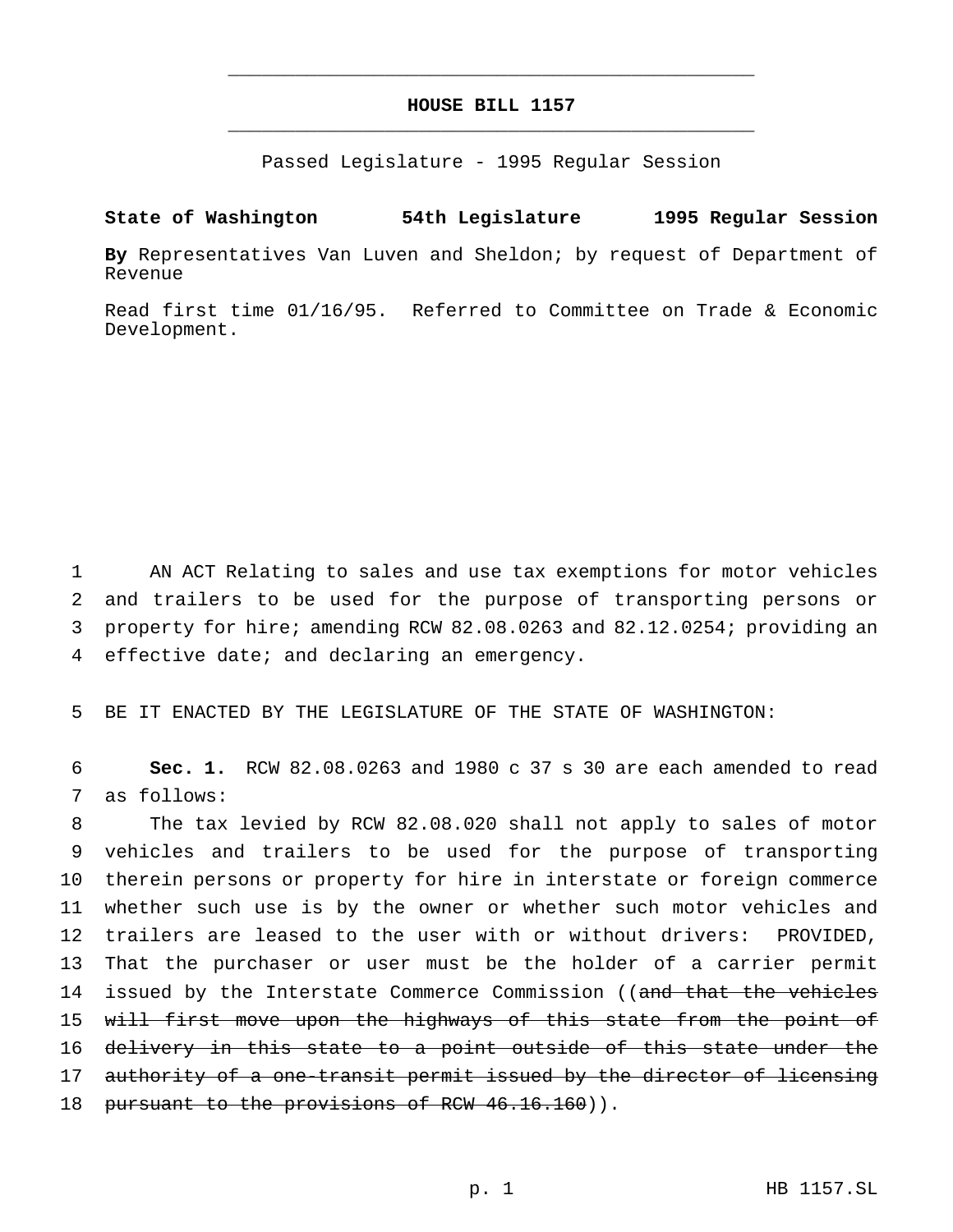**Sec. 2.** RCW 82.12.0254 and 1980 c 37 s 54 are each amended to read as follows:

 The provisions of this chapter shall not apply in respect to the use of any airplane, locomotive, railroad car, or watercraft used primarily in conducting interstate or foreign commerce by transporting therein or therewith property and persons for hire or used primarily in commercial deep sea fishing operations outside the territorial waters of the state, and in respect to use of tangible personal property which becomes a component part of any such airplane, locomotive, railroad car, or watercraft, and in respect to the use by a nonresident of this state of any motor vehicle or trailer used exclusively in transporting persons or property across the boundaries of this state and in intrastate operations incidental thereto when such motor vehicle or trailer is registered and licensed in a foreign state and in respect to the use by a nonresident of this state of any motor vehicle or trailer so registered and licensed and used within this state for a period not exceeding fifteen consecutive days under such rules as the department of revenue shall adopt: PROVIDED, That under circumstances determined to be justifiable by the department of revenue a second fifteen day 20 period may be authorized consecutive with the first fifteen day period; and for the purposes of this exemption the term "nonresident" as used herein, shall include a user who has one or more places of business in this state as well as in one or more other states, but the exemption for nonresidents shall apply only to those vehicles which are most frequently dispatched, garaged, serviced, maintained, and operated from the user's place of business in another state; and in respect to the use by the holder of a carrier permit issued by the Interstate Commerce Commission of any motor vehicle or trailer whether owned by or leased with or without driver to the permit holder and used in substantial part in the normal and ordinary course of the user's business for transporting therein persons or property for hire across the boundaries 32 of this state ((<del>if the first use of which within this state is actual</del> 33 use in conducting interstate or foreign commerce)); and in respect to the use of any motor vehicle or trailer while being operated under the authority of a one-transit permit issued by the director of licensing pursuant to RCW 46.16.160 and moving upon the highways from the point of delivery in this state to a point outside this state; and in respect to the use of tangible personal property which becomes a component part of any motor vehicle or trailer used by the holder of a carrier permit